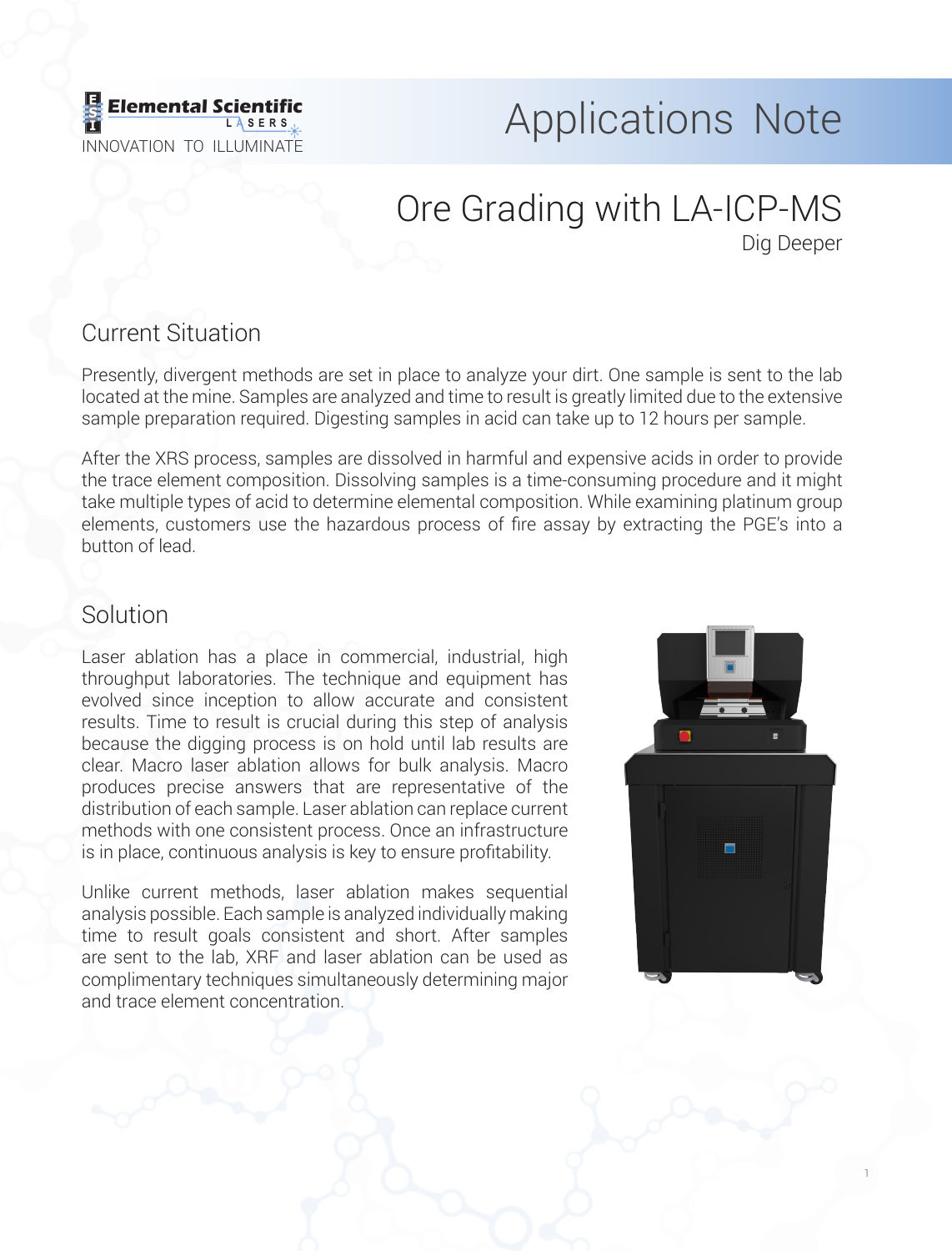

#### Introduction

2

Despite the fact that the availability of good quality, solid certified reference materials has increased dramatically in recent years, one major limitation of quantitative analysis by LA-ICP-MS is the lack of CRMs for some sample types. 'In house' solid synthetic standards are often prepared to allow external calibration; however, with such external standards it is especially important that the standard matches the sample in terms of matrix composition, since even a small difference in composition can lead to vastly different rates of ablation. This is especially important as no internal standard element is present in both the sample and standard to correct for these different ablation yields.

This work describes the utilization of an actively absorbing binder, vanillic acid, that when mixed with the sample (60% Sample: 40% Binder) significantly improves the ablation efficiency and reduces the matrix dependency of the process, thus improving the accuracy of calibration using non-matrix matched external calibration.

The calibration strategy defined in this application note particularly lends itself to bulk analysis of trace elements within powdered samples such as soils, sediments, foodstuffs and cosmetics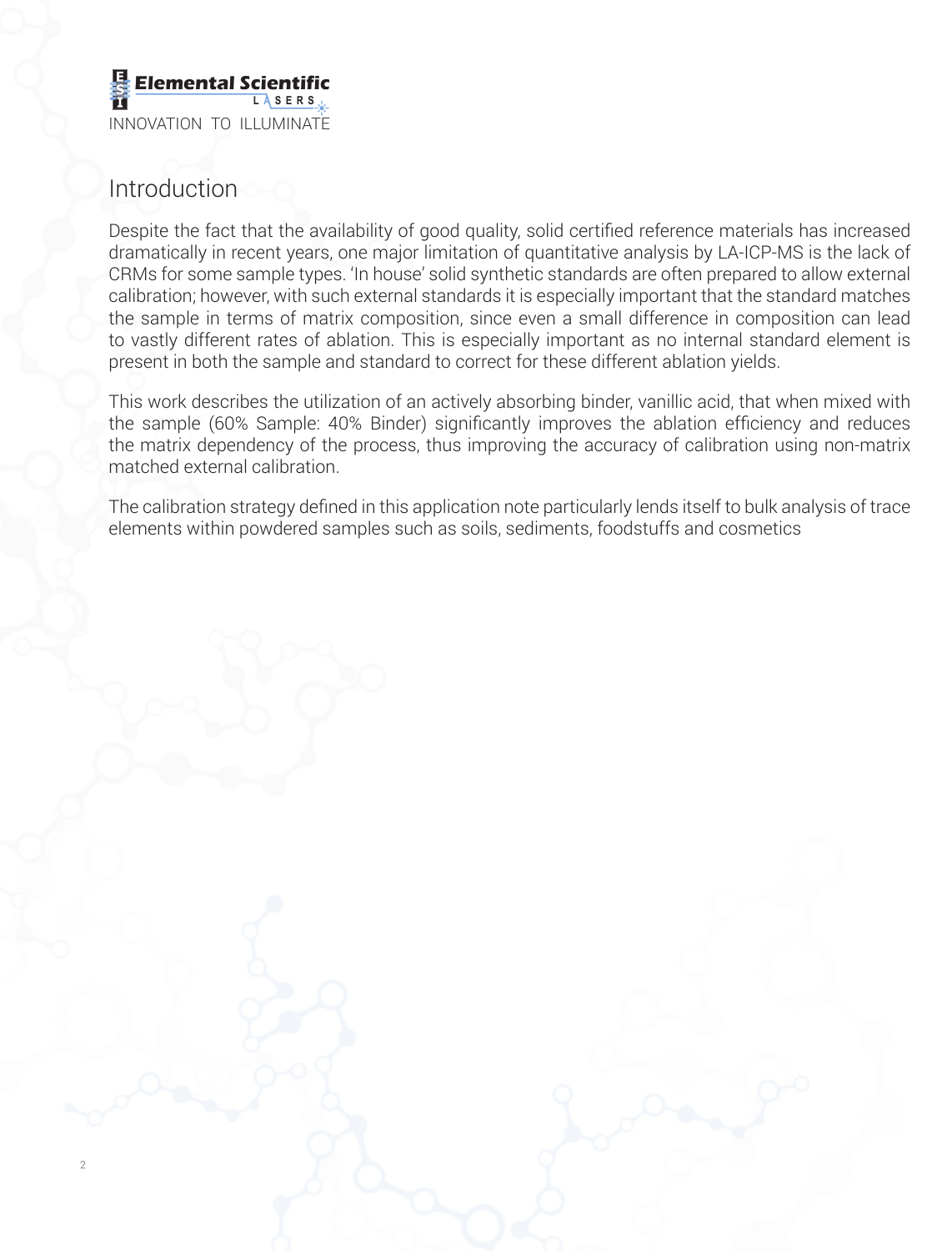#### Methods

- 1a. Weigh out 0.24g of sample and 0.16g of vanillic acid into a 25ml polystyrene sample vial.
- 1b. At this point is is also possible to spike the mixture with a small volume (50 µL) of an aqueous spike for internal standard addition or isotope dilution. The mixture should be dried for 1 hour at 60°C. This step is optional.
- 2. Add two 9mm OD polyamide beads.
- 3. Homogenize for 15 min at 30 Hz in a Retsch MM200 mixer mill. nb. A pestle and mortar can be utilized, but homogeneity will be compromised.
- 4. Transfer 0.25g of the resulting mixture to a standard IR press equipped with 13mm dyes.
- 5. Press for 5 min under 10 tons of pressure to yield discs of 13mm OD and 1.2mm thickness.
- 6. Analyze discs by LA-ICP-MS using the parameters described in Table 1.

The discs were analysed by LA-ICP-MS using a rastering sampling strategy. The recovery (or % accuracy) and precision (%RSD) were determined by performing multiple single point calibrations. In order to determine the relationship between data quality and the degree of matrix matching, calibration was performed using different combinations of discs as sample and calibration standard. The results are demonstrated in Table 2.

Table 2. Results demonstrating accuracy and precision with varying disc composition.

|           |                 | Recovery (100% CRM)% |            | Recovery (40% PVA)% |            | Recovery (40% Vanillic)% |                 |
|-----------|-----------------|----------------------|------------|---------------------|------------|--------------------------|-----------------|
| Sample    | <b>Standard</b> | Mean                 | <b>RSD</b> | Mean                | <b>RSD</b> | Mean                     | <b>RSD</b>      |
| IMEP14    | GBW07311        | 177                  | 17         | 183                 | 19         | 93                       | 10 <sup>°</sup> |
| GBW07401  | GBW07311        | 115                  | 23         | 125                 | 55         | 110                      | 12              |
| GBW07311  | IMEP14          | 69                   | 15         | 49                  | 20         | 104                      | 24              |
| GBW07401  | IMEP14          | 59                   | 18         | 75                  | 55         | 111                      | 15              |
| GBW07311  | GBW07401        | 92                   | 24         | 130                 | 71         | 98                       | $\overline{7}$  |
| IMEP14    | GBW07401        | 174                  | 37         | 149                 | 41         | 94                       | 11              |
| Mean      | Mean            | 114                  | 22         | 119                 | 44         | 102                      | 13              |
| <b>SD</b> | <b>SD</b>       | 51                   |            | 49                  |            | 8                        |                 |
| %RSD      | %RSD            | 45                   |            | 41                  |            | 8                        |                 |

| Table 1. Instrumental parameters |  |
|----------------------------------|--|
|                                  |  |

| <b>LA System</b> | <b>NWR213*</b>           |  |  |  |
|------------------|--------------------------|--|--|--|
| Fluence          | $2$ J/cm <sup>2</sup>    |  |  |  |
| Spot size        | $110 \mu m$              |  |  |  |
| Scan speed       | $10 \mu m/s$             |  |  |  |
| Frequency        | $20$ Hz                  |  |  |  |
| He flow rate     | $0.9$ L/min              |  |  |  |
| Air flow rate    | $0.8$ L/min              |  |  |  |
| <b>ICP-MS</b>    | <b>Quadrupole ICP-MS</b> |  |  |  |
| Forward Power    | 1400 W                   |  |  |  |
| Ar gas flow rate | $0.95$ L/min             |  |  |  |
| Dwell time/m/z   | $0.01 - 0.1 s$           |  |  |  |
| *Now FSI 213     |                          |  |  |  |